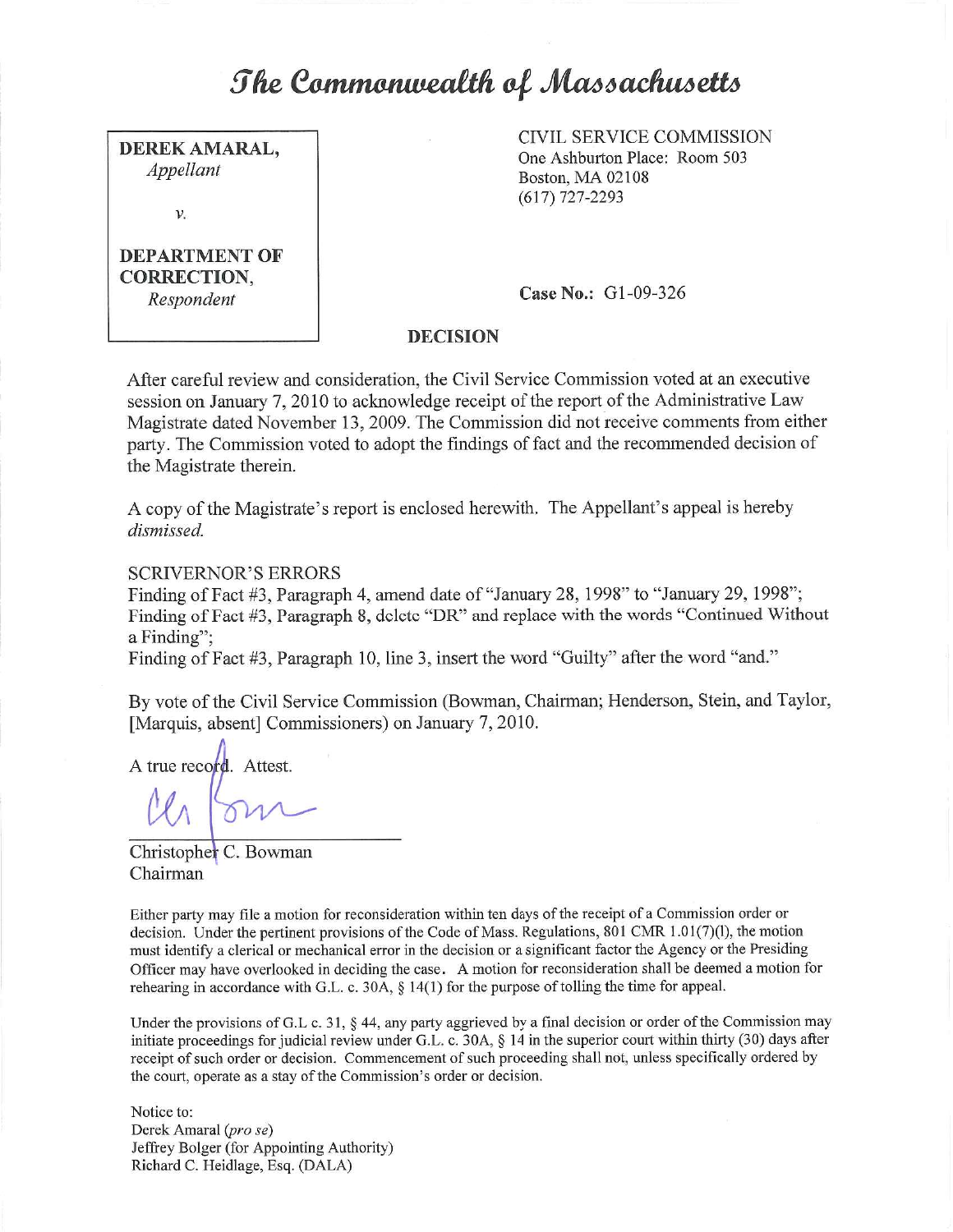

# THE COMMONWEALTH OF MASSACHUSETTS

# **DIVISION OF ADMINISTRATIVE LAW APPEALS**

# **98 NORTH WASHINGTON STREET, 4TH FLOOR**

# BOSTON, **MA 02114**

**RICHARD C. llElDLAGE ACTING CHIEF ADMINISTRATIVE MAGISTRATE**  **TEL: 617-727-7060 FAX: 61 7-727-7248** 

 $\mathfrak{g}$  ... .

 $\circ$ **N**   $\circ$ 

**-c.:::** *,)* 

**v**  $\frac{1}{2}$ 

~-i•  $\leq$   $\Rightarrow$   $\approx$ *C:* ·.-:, \_..,

::;; <~: :  $Z$  rii-1 *c·~1*  r., **r:.\_!**  C<sub>2</sub>-<sup>1</sup> models 3.:0 **:r-1 CJ's Thurs** *-<.n*   $\sim$ 

November 13, 2009

Christopher C. Bowman, Chairman Civil Service Commission One Ashburton Place, Room 503 Boston, MA 02108

## *Re: Derek Amaral v. Department of Correction DALA Docket No. CS-09-687, GJ-09-326*

Dear Chairman Bowman:

Enclosed please find the Recommended Decision that is being issued today. The parties are advised that, pursuant to 801 CMR  $1.01(11)(c)(1)$ , they have thirty days to file written objections to the decision with the Civil Service Commission. The written objections may be accompanied by supporting briefs.

If either party files written objections to the recommended decision, the opposing party may file a response to the objections within 20 days of receipt of a copy of the objections

Sincerely,<br>Judithann Burche

Judithann Burke Administrative Magistrate

Enclosure

cc: Derek Amaral Jeffrey Bolger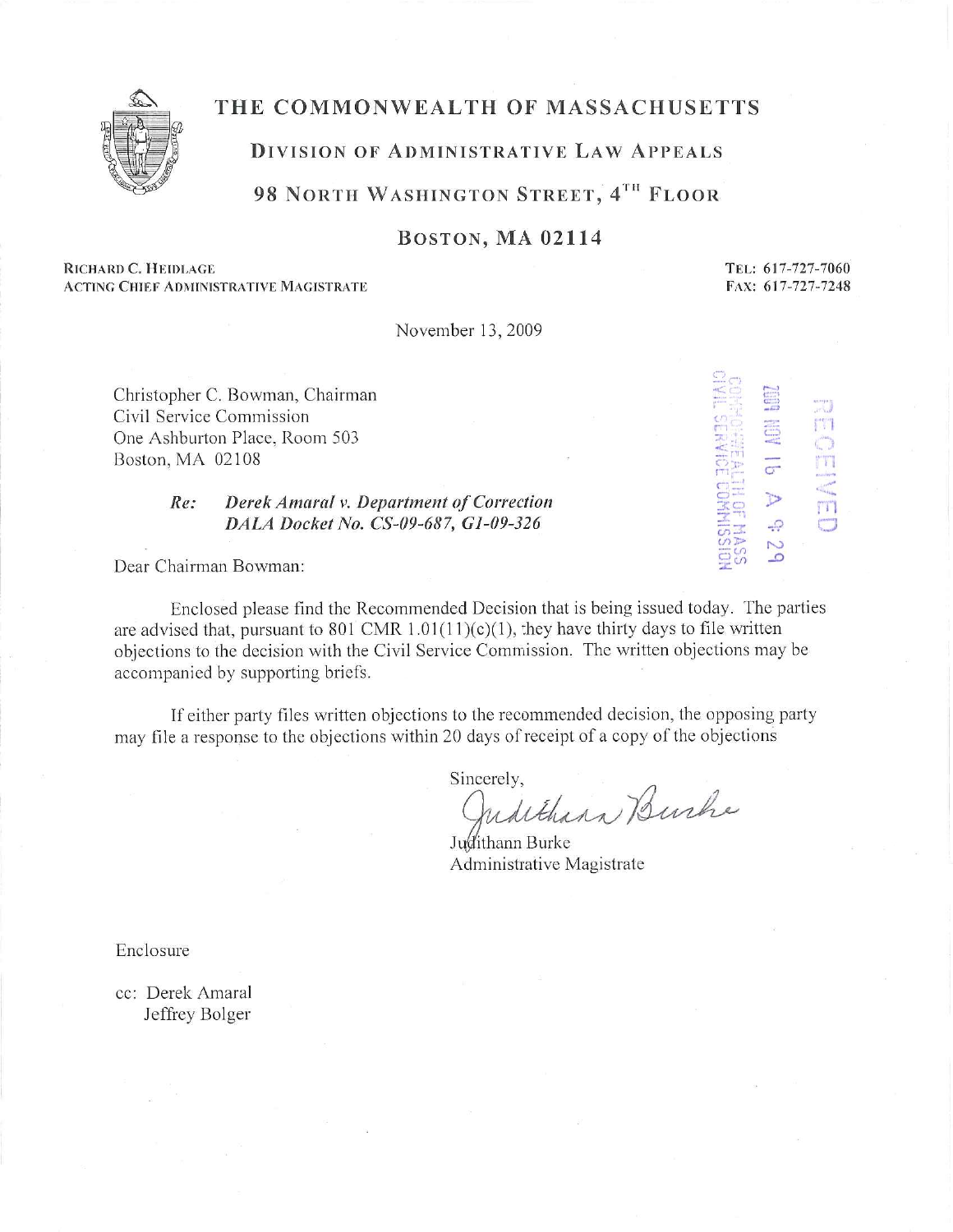### THE COMMONWEALTH OF MASSACHUSETTS

Suffolk, ss. Division of Administrative Law Appeals

**Derek Amaral,**  Appellant

v. Docket Nos. G1-09-326, CS-09-687

*(* . ,.,  $\ll$ r-~  $\frac{1}{20}$  in  $\frac{1}{20}$ ,,... -, **1**  C; in the **C.A., L. Guarant** *(")* j **L.J .-1:- :J: C, :r** -·,-,  $\overline{\mathbb{C}}$ **Ul::!:>-** *?2~* 

....., ,-, **Contract of the Second Street . i:.:t**  C...l  $+1$ **o-**

. **J** 

' I - *,)*  . ' **j** 

*#'*  .... rn 0

J> **-:0 w 0** 

**Department of Correction,**  Appointing Authority

### **Appearance for Appellant:**

Pro Se

#### **Appearance for Appointing Authority:**

Jeffrey Bolger Department of Correction P.O. Box 946 Norfolk, MA 02056

#### **Administrative Magistrate:**

Judithann Burke

#### **SUMMARY OF DECISION**

The Department of Correction demonstrated reasonable justification for bypassing the Appellant based on his lengthy arrest and default history and poor driving record.

#### **RECOMMENDED DECISION**

Derek Amaral is seeking review of the action of the Department of Correction

(DOC) which he claims wrongfully bypassed him for appointment to the position of

Correction Officer in the DOC. (Exhibits l& 2). The Human Resources Division has

delegated Civil Service functions to the DOC, and therefore, is not a party to this case.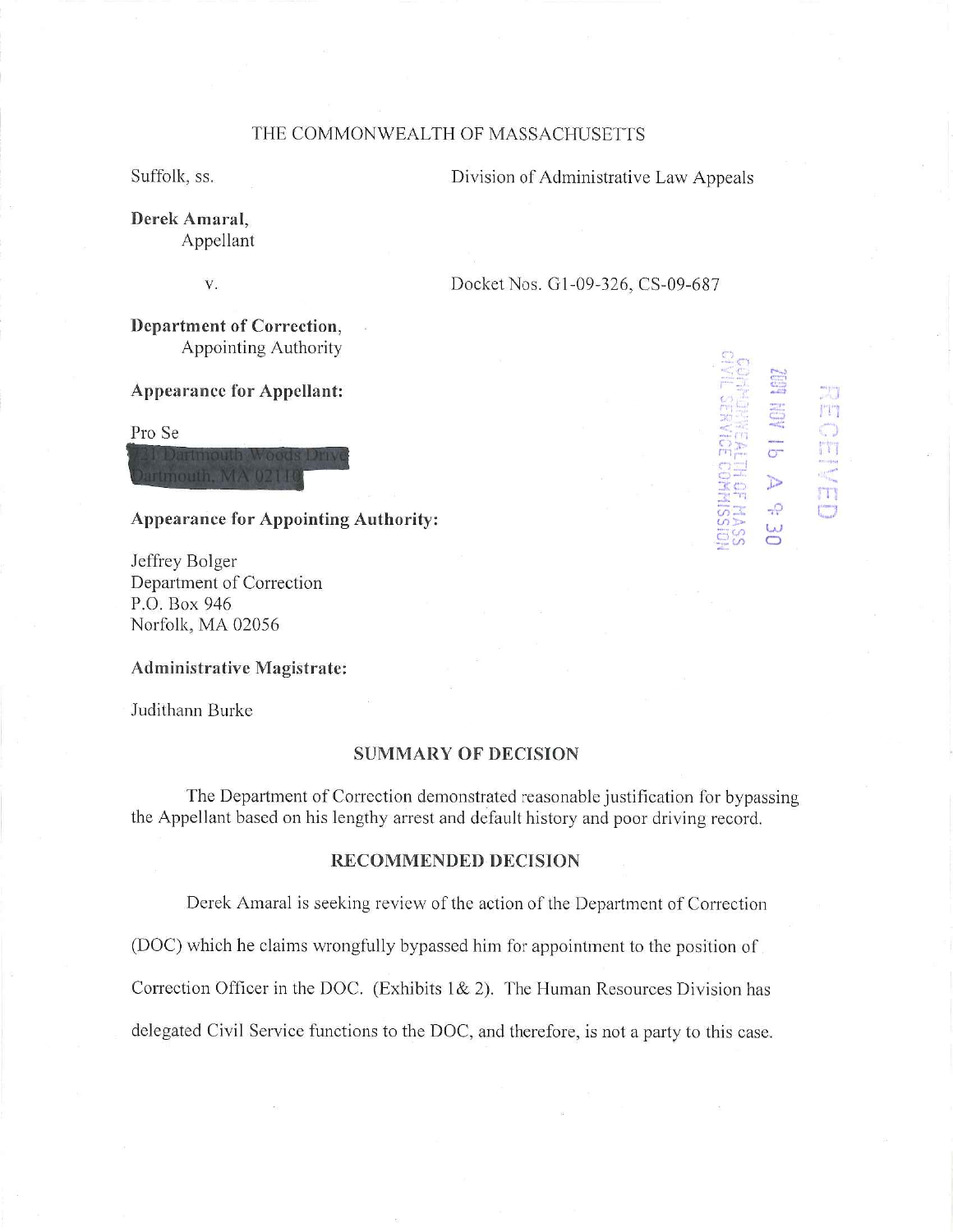He appealed in a timely fashion pursuant to the provisions G. L.c. 31,  $\S$  2(b). (Exhibit 8). A hearing was held on October 19, 2009 at the offices of the Division of Administrative Law Appeals, 98 North Washington Street, Boston, MA.

The Appellant testified and argued in his own behalf. The Appointing Authority rested on the documents in the case record. Twelve (12) exhibits were marked at the hearing. One (1) audiotape was made of the proceedings.

#### **FINDINGS OF FACT**

1. The Appellant, Derek Amaral, 30 y.o.a., applied to the Department of Correction (DOC) for appointment to the position of Correction Officer I (CO I) on October 27, 2008. (Exhibit 3).

2. The DOC commenced its normal hiring procedures. This included a complete background and criminal record check of all candidates.

3. The DOC's criminal history revealed adult arrests, court appearances and dispositions for the time period from 1997 through 2001. These included:

December 11, 1997 arraignment  $-$  Larceny by Check, 2 counts  $-$  restitution paid in installments through April 27, 1999, Fall River District Court-DISMISSED

December 31,1997 arraignment- Operating After Suspension of his driver's License- March 31, 1999 Fall River District Court CMTD

.January 28, 1998 arraignment-Larceny by Check- restitution paid through June 1, 1999 New Bedford District Court, DISMISSED

March 4, 1998 arraignment-Operating After Suspension of his driver's License June 29, 1999 Fall River District Court CONTINUED WITHOUT A FINDING

June 30, 1998 arraignment- Larceny by Check-restitution paid though May 19, 1999 Fall River District Court DISMISSED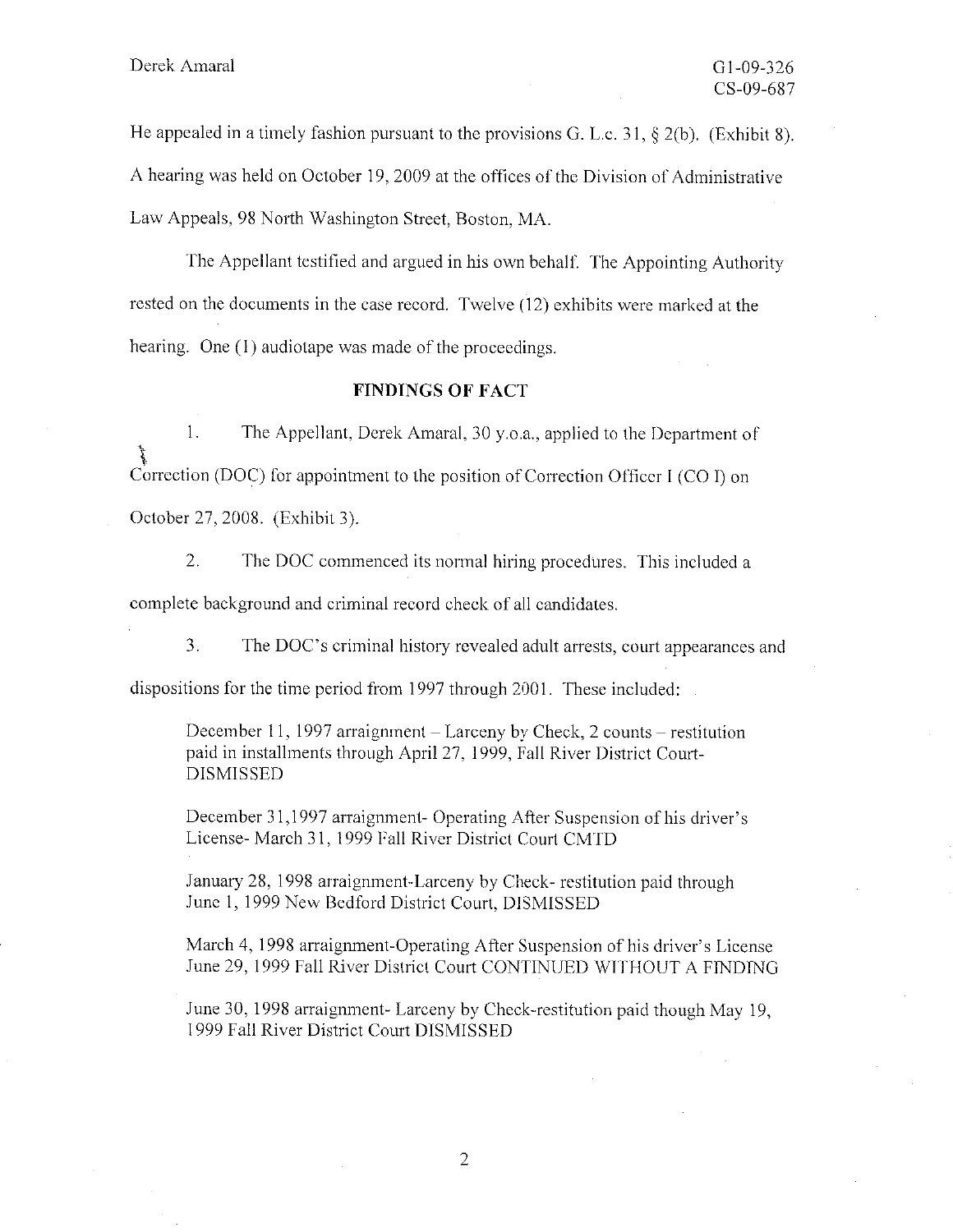October 13, 1998 arraignment Operating After Suspension of his driver's License- March 29, 2000 Brockton District Court CONTINUED WITHOUT A FINDING and court costs paid

October 16, 1998 arraignment Attaching Wrong Motor Vehicle Plates and Compulsory Insurance Violation - April 2, 200 I New Bedford District Court DR VWF PD DISMISSED

January 20, 2000 arraignment Attaching Wrong Motor Vehicle Plates, Compulsory Insurance Violation and Operating Arter Suspension April 24, 2002 Wareham District Court CONTINUED WJTHOUT A FINDING and court costs paid

March 5, 2001 arraignment Attaching Wrong Motor Vehicle Plates, Compulsory Insurance Violation and Operating After Suspension - May 15, 2003 Fall River District Court CONTINUED WITHOUT A FINDING and \$125 FINE

July 19, 2001 arraignment Disorderly Person and Throwing Glass on a Public Way - August 31, 2001 DISMISSED and court costs paid

 $(Exhibits 5 and 10-12).$ 

4. The Appellant's arrest record is also peppered with both arrest and default

warrants throughout the four year span of time.  $(Id.)$ .

5. On July 8, 2009, the DOC bypassed the Appellant for appointment lo the

July 2009 academy due to what it deemed to be an unsatisfactory criminal history check.

(Exhibit 2).

6. The Appellant filed an appeal that was received at the Civil Service

Commission on August 10, 2009. (Exhibit 1).

#### **CONCLUSION AND RECOMMENDED DECISION**

The issue for determination in this appeal is "whether the Appointing Authority has sustained its burden of proving that there was reasonable justification for the action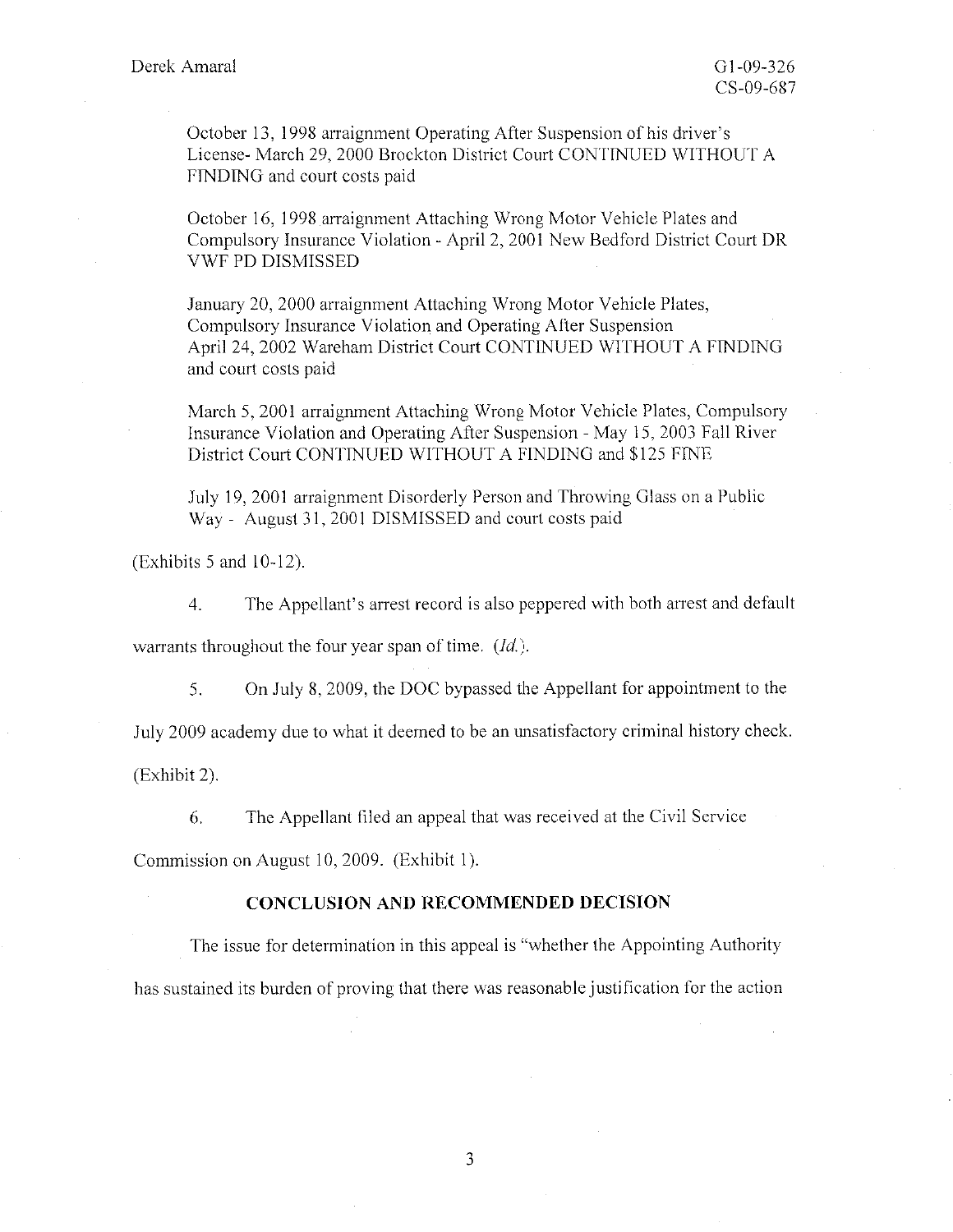taken". *City of Cambridge v. Civil Service Commission*, 43 Mass. App. Ct. 300, 304 (1997).

"Reasonable justification" is defined as "adequate reasons supported by credible evidence, when weighed by an unprejudiced mind, guided by common sense and by correct rules of law." *Selectmen of Wakefield v. Judge a/First District Court o/East Middlesex,* 262 Mass. 477,482 (1928) and *Commissioners of Civil Service v. Municipal Court of the City of Boston,* 359 Mass, 214 (1971). Pursuant to G. L.c. 31, § 2(b), the Appointing Authority must prove by a preponderance of the evidence that the reasons assigned for the bypass were "more probably than not sound and sufficient." *Mayor of Revere v. Civil Service Commission,* 31 Mass. App. Ct. 315 (1991).

After a careful review of all of the testimonial and documentary evidence in this case, I have concluded that the Appointing Authority has met its burden of proving that its reasons for the bypass of the Appellant were "more probably than not sound and sufficient". The Appellant has a lengthy arrest record as an adult going back twelve years. This includes repeated motor vehicle and bad check offenses that call into question his self control, judgment, willingness to take responsibility for his own actions and respect for the laws of the Commonwealth. Although he was a much younger man from 1997 through 2001, he was repeatedly arrested in the same geographic area for the same offenses four straight years. His criminal record also reflects myriad default and arrest warrants, all reflective of his failure to report the police or to the courts and be held accountable. He was half an hour late for his October 19, 2009 hearing without remorse or explanation, and, when pressed, blamed his tardiness on "the traffic."

4